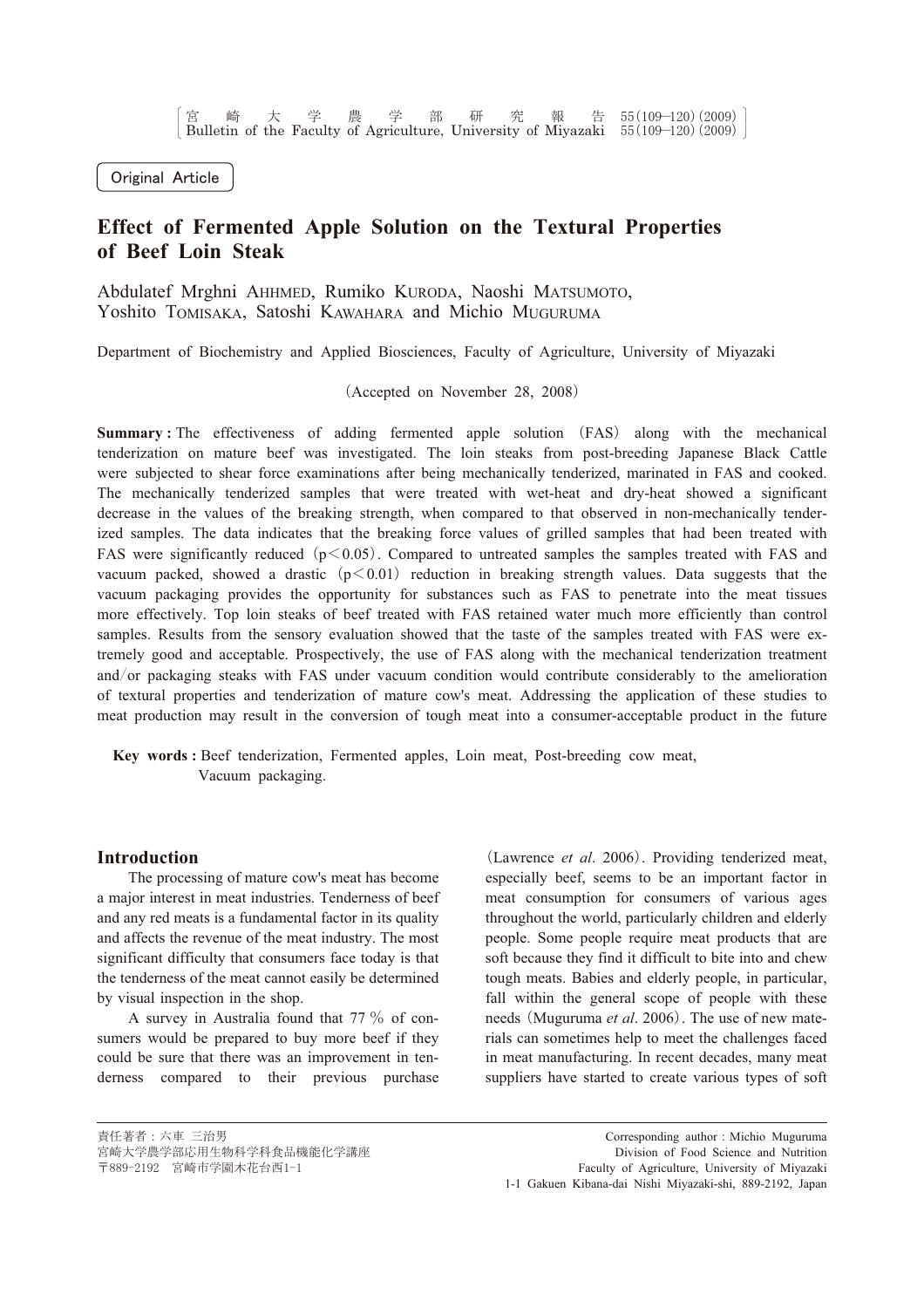meat by using several techniques such as mechanical tenderization or the use of chemical additives or extracts from fruits and leguminous sources.

The physical disruption of the muscle structure reduces the density of the cooked meat fibers and therefore improves its tenderness (Hokins, 2004). Mechanical tenderization is considered to be a crucial process in meat softening. This process utilizes techniques that break down or diminish the coherent forces in the connective tissues. Meat cuts from mature cows are considered to be the toughest among beef cattle, simply because the tissue is formed by strong connections in the myofibrils of the muscle and in the collagen. In an investigation into the effects of blade tenderization on beef. Pietrasik  $\&$  Shand (2004) reported that it may be especially necessary for beef products due to the strong collagen connections and differences in the muscle structure. It seems that more rigorous physical treatment of beef is needed in order to produce meat which is as tender as meat from other species. Consumers do not favor tough meat and tenderized meat is always preferred. This makes the tenderization procedure very important in the meat industry, therefore tenderization will elevate the quality of meat produced for commercial purposes because it significantly improves acceptability amongst consumers.

The technologists need to pay particular attention to those various processes that would directly impact the textural quality of meats that are tough (e.g. mechanical processes, additives, heat treatments, vacuum packaging). Two studies were carried out to tenderize meat from older cows and cuts with excessive connective tissue utilizing blade tenderization (BT), hydrodynamic pressure (HDP) and the combination of the two treatments (Liu et al. 2006). Generally, cuts from post-breeding and mature cows are used for minced meat, sausages and other products. Therefore, such cuts must necessarily be modified or processed in due course to meet the demands of consumers.

Few studies have been conducted on meat tenderization using plant-derived additives such as papaya, kiwi and ginger. Utilization of fermented apple solution (FAS) as used in the present study as a meat tenderizing material has not yet been fully accepted and the available literature relating to this

agent is very limited. Yet, apple has been used by the food industry in the processing of food products and as a food additive. A considerable fraction of these fruits, mainly those not approved for fresh consumption, is industrially processed to produce juices, flavors, and concentrates (Villas-Boâs et al. 2003). The effects of adding extract of fermented apples to mature cow's meat had not been investigated until the present study was undertaken.

Therefore, this study aimed to soften tough mature meat through the use of fermented apple solution with wet- and dry-heat treatment after being mechanically tenderized. In addition this research also investigated the effect of vacuum packaging of mature cow's meat once it had been marinated in FAS.

# **Materials and Methods Materials**

The meat used in this study was loin steak (Longissimus dorsi muscle) (Japanese Black Cattle). The animals were fed on finishing diets. The ani-mals used for slaughter were much older than are typically used for retail meat steaks; consequently they had tough myofibrillar structures and connective tissue. The animals' ages were around 6 years old. Each cow had delivered approximately from 3 to 4 calves (obtained from individual animal identification records). The animals were slaughtered at Minami Kyushu Chikusan Kogyo Ltd., Kagoshima, Japan. The meat was vacuum-packed and stored for 4 days in a chilled refrigerator after slaughtering and before being used in this study. The meat grade was defined as A-3 and the pH level of the meat was found to be 5.7.

The samples were designed as slices (4-mm thick) and intentionally divided into two groups. The first set was mechanically tenderized using a mechanical tenderizer (OHMICHI, OMTR-270, Tokyo, Japan) to create clefts in the flesh  $(Fig. 1)$ , and the second set did not undergo mechanical tenderization. The apple fruits used were cultivated from any tree of the genus Malus of the family Rosaceae. Apples were formerly regarded as a species of the pear genus *Pyrus*. Fermented apple solution (FAS) at pH 9.0 was tested as a meat tenderizer. Fermented apple powder was obtained from Kumamoto Flour Milling Company, Kumamoto, Japan.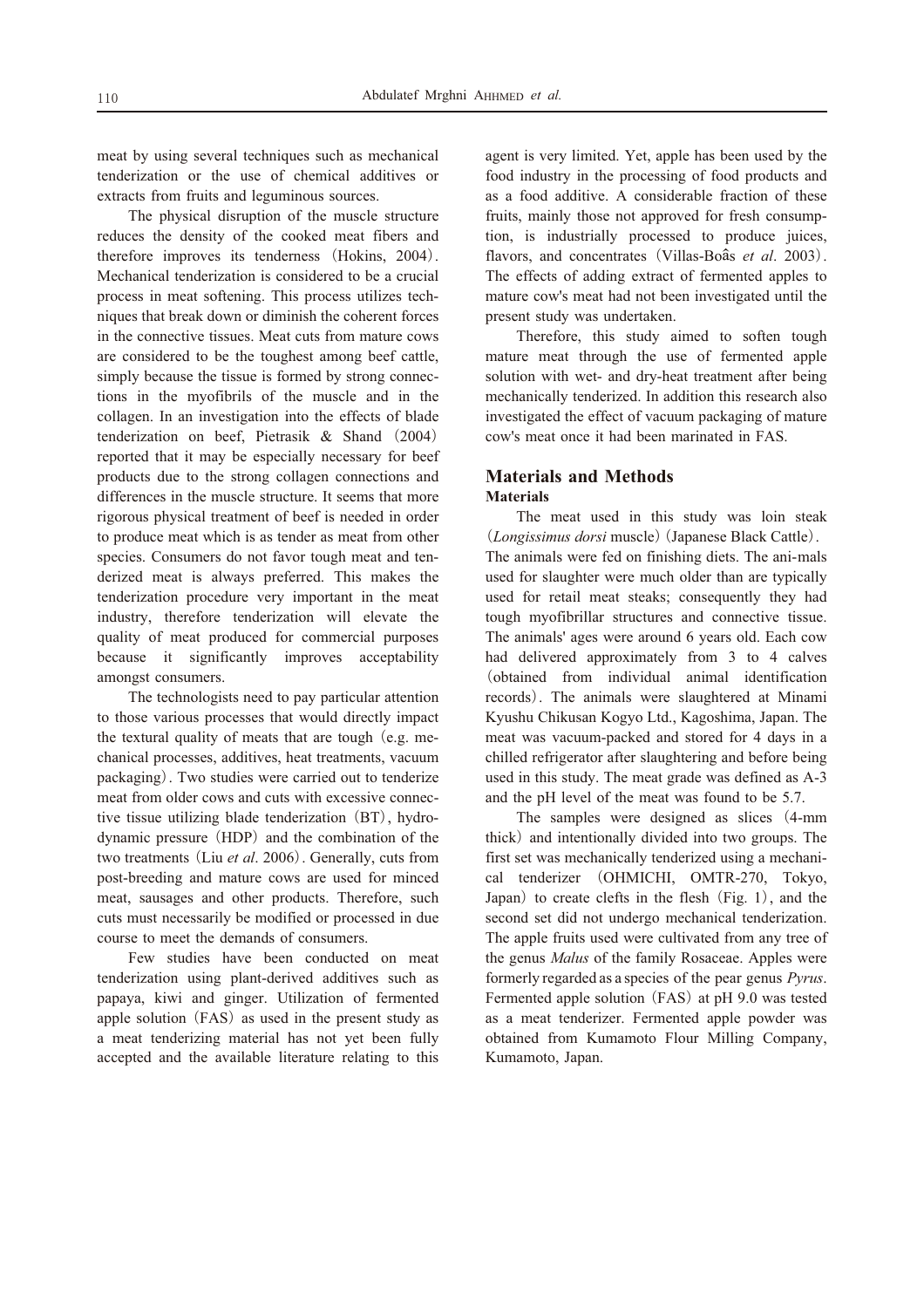

Fig. 1. Image on the left is a typical mechanical tenderizer of meat (OHMICHI, OMTR-270, Tokyo, Japan), image on the right is a photograph of a typical tenderized meat, which was applied in this research.

# **Treatment of fermented apple solution**

Samples in the first set and second set as described in the materials section were also divided into two groups based on the FAS treatments (control and treated). The samples in the first group in each set were marinated in the solution  $(4\%$  fermented apple powder) for 3 hours. The ratio of meat to the solution was  $2:1(w/v)$ .

The previously mentioned groups were further divided into two subsections; this division was based on the heat treatments. The treated samples after being vacuum packed were cooked using two different heating methods; samples in the first subsection were boiled (wet-heat) at  $75^{\circ}$ C for 15 min, while the sample slices in the second subsection were grilled (dry-heat) on both sides at  $170^{\circ}$ C for 5 min in an oven (MRO-NF10, Hitatchi, Tokyo-Japan). In the grilled subsection the steaks were turned once when the temperature and treatment time reached the desired point as previously mentioned.

# **Effect of vacuum packaging with FAS** treat-ment on beef steaks

This research was also concerned with the effect of vacuum packaging on beef tenderization after the addition of FAS which gave the samples a very acceptable flavor. FAS was added to beef slices of the same thickness (4-mm), and then vacuum packed in clear plastic bags using an auto vacuum packer (TOSCI V-306G-II, Tospack, Fukuoka-Japan). The ratio of meat to FAS used in this work was the same as previously mentioned and the samples were kept at refrigeration temperature for one day before testing. Subsequently, the samples were boiled at  $75^{\circ}$ C for 15 min and were then cooled to room temperature before tenderness evaluation.

The breaking strength of all subsections in both experiments including the controls was determined using a creep meter (Yamaden RE2-33005S, Tokyo, Japan) as used and mentioned in previous studies  $(Ahhmed et al. 2005).$ 

# **Moisture loss**

The method used to cook any meat product contributes considerably to the moisture loss, final weight and size of the meat cut. Moisture loss and weight differences of top loin steaks treated with FAS were determined in this study. The water-retaining capacity (WRC) was determined by comparing the weight of the samples before and after heat treatments. The difference in weight represents the water loss which occurred during both types of heat treatment (water released from meat tissue during the course of boiling or as consequential vapor produced by dry-heat treatment). The cook-ing yield was determined at room temperature by comparing the weight of the sample both before and after the addition of FAS and subsequent heat treatment.

#### **Statistical analysis**

This research represents at least five independent experiments and the data was expressed as the means  $\pm$  SEM; significant data has also been emphasized in the text. The results of the current research were analyzed with a complete two factorial designs using the additive (FAS) and mechanical tenderization (with or without) as the two factors. The analyses of the data were carried out using ANOVA followed by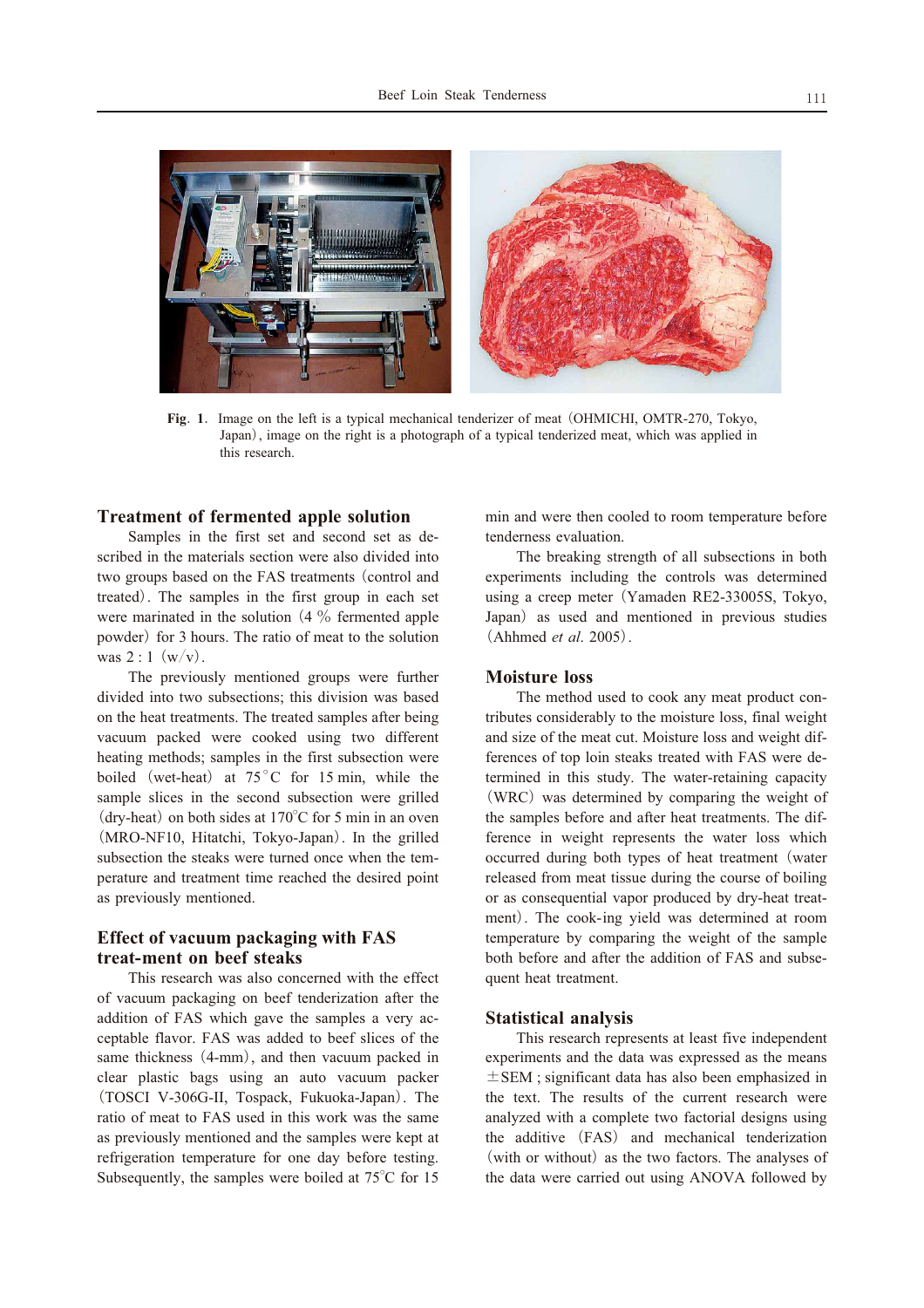the Tukey method.

# **Results and Discussion**

The utilization of FAS as a tenderizing substance for mature cow's meat was investigated. The inconsistency in beef tenderness is a major problem in the meat industry. It is estimated that one out of every four choice-grade steaks has a tenderness problem (NCA, 1994; Liu et al. 2006). Variability in tenderness is a major problem in overall beef quality (Morgan et al. 1991; Smith et al. 1992). Meat tenderness is the most important factor influencing the overall acceptability of beef (Savell et al. 1989). Selection decisions at the meat counter are influenced by a variety of factors including price, ease of cutting. quality, workmanship and wholesomeness (AMSA, 2001). Perhaps, ways of cutting the meats are also an influential factor that affecting the consumers decision of purchasing meat.

The texture of tough meats is a very important element in the meat industry; the softest meat is the most favored amongst consumers especially the elderly. Texture parameters reflected a progressive softening in the meat (Huidobro et al. 2003). We suggest that samples in any study relating to methods for softening meats before the addition of any additive and/or any heat treatment must first be subjected to mechanical stabbing. We have reported in a previous study that fracturing the fibers of the flesh improved the absorption properties of the tissues and allowed for greater penetration of the additives (Ahhmed et al. 2006). The basic and necessary procedures of meat processing are mechanical tenderization and heat treatments (e.g. stabbing grade, temperature level and treatment time) as well as softening materials. However, the use of these materials is based on the rigidity of cuts in post-harvested meats.

#### **Breaking** strength and properties of texture

The samples were subjected to a main test, the textural properties test, often called the share force test. In other words, the breaking strength in all treated samples was evaluated after the heat treatments. In previous studies we have reported that the breaking strength is highly related to the protein complex (Ahhmed et al. 2007). In tough meat, the protein complexes which are composed of a group of two or more proteins formed by protein-protein interactions, become rigid over time making the meat tough. The rigidity of the connected proteins together with the connective tissue itself is the main cause of meat

toughness. Throughout the lifespan of an animal, the number of cross-links between collagen and fibers increases, this in turn increases collagen heat stability (Lepetit, 2007). Heat treatment also results in the formation of strong complexes in the muscle meat. Cooking is essential for the safe consumption of animal products, since in most human cultures red meat is not eaten raw to improve meat taste and to prevent infection with animal diseases. In recent decades, scientists have devoted considerable resources to the study of all methods of heat treatment. Obuz et al. (2004) noted that cooking is another important parameter affecting meat tenderness. Plainly, cooking meat must play a part in the tenderization of meat in addition to its role in reducing the number of microorganisms. Obuz et al. (2004) concluded that different cooking methods, heating rates, and size of the samples clearly affected the results obtained. We are in agreement with the recommendations of their study in terms of using small samples for the evaluation of tenderness and how this should be evaluated carefully because tough samples are not solely a result of the usual cooking protocols. We have therefore considered those recommendations as fundamental for the selection of the samples in our study. The samples that we used in our studies were no more than 5 mm in thickness.

Fig. 2 shows the breaking strengths of boiled samples that had been treated with FAS but which had not been mechanically tenderized. The samples were boiled at  $75^{\circ}$ C for 15 min after being vacuum packed. As a result, the texture of the samples was positively affected by FAS addition. Pietrasik & Shand (2004) reported that mechanical treatments of meat tissue using blade tenderization or tumbling (massaging) are well recognized and accepted techniques in the meat



#### **Sample Treatment**

Fig. 2. Effects of fermented apple solution on the breaking strength and texture of mature beef steaks. Samples which had not been mechanically tenderized were boiled at 75°C for 30 min.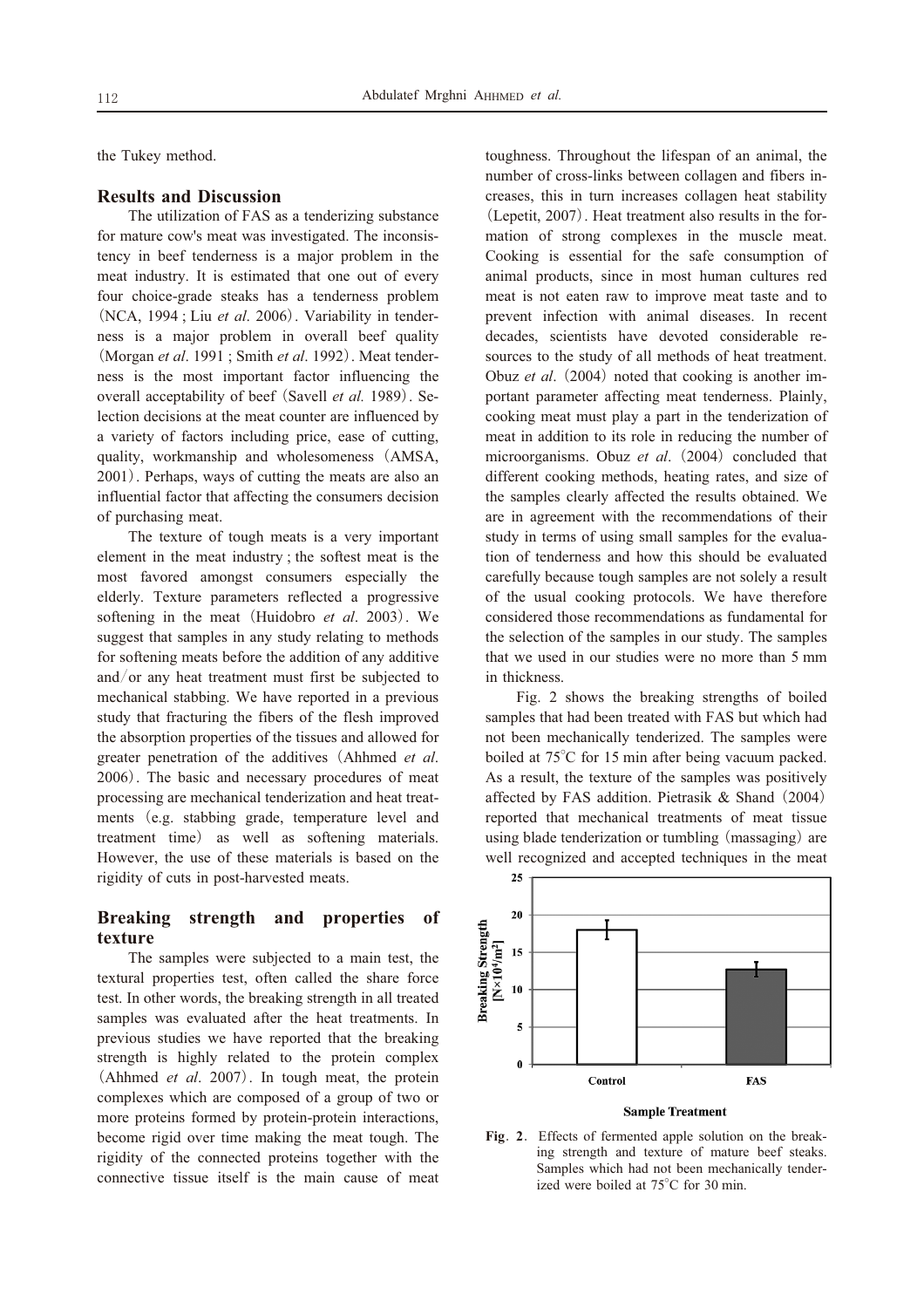industry. Moreover, they reported that the application of blade tenderization prior to injection substantially decreased shear force and TPA hardness, and resulted in a more springy texture when the beef was roasted. Likewise, samples treated with FAS showed a considerable reduction in their breaking strength values. Expressly, the data revealed that the FAS-derived substance used in this study, had improved the tenderness in slices of boiled beef. Clearly, treating samples with FAS resulted in a reduction in the breaking strength of the tissue which was greater than that observed in non-treated samples.

Fig. 3 shows the breaking strengths of boiled samples treated with FAS. The samples were mechanically tenderized before being treated with the FASderived substance. The values of the samples treated with FAS and mechanically tenderized were reduced and showed a lower breaking strength than those samples which had not been treated with FAS. Consequently, data revealed that the FAS-derived substance is complementary to any mechanical treat-ment in the production of softer meat. However, the mechanical tenderization with FAS treatment improved the tenderness in boiled slices of beef and prospectively would make a useful contribution to the meat industry.

Furthermore, the breaking strength was measured in grilled samples, which were processed by the same treatments of FAS-derived substance without any mechanical tenderization (Fig. 4). The samples were cooked at 175°C for 5 min on each side and the breaking strength of those samples was immediately evaluated after cooling to room temperature, 25°C. A positive consequence has again been observed in the



Fig. 3. Effects of mechanical tenderization together with the addition of fermented apple solution on the breaking strength and texture of mature beef steaks. Samples were boiled at 75°C for 30 min. The breaking strength in FAS samples was reduced significantly  $(p<0.05)$  when compared to values in control samples.



Fig. 4. Effects of treatment with fermented apple solution on the breaking strength and tex-ture of mature beef steaks. Samples which had not been mechanically tenderized were grilled at 170°C for 5 min on each side in a microwave oven. The breaking strength values in FAS samples were significantly reduced  $(p<0.05)$  as compared to values in control samples.

texture of the grilled samples, which showed a reduction in the breaking strength. FAS treatment of beef slices was found to be very effective when they cooked using dry-heat. The breaking strength values of samples treated with FAS were significantly reduced  $(p<0.05)$ . Comparison of wet-heat and dryheat treatment of samples that had not been mechanically tenderized (Fig. 2 and 4) showed that the FASderived substance caused a decrease in the textural hardness of the beef slices.

Fig. 5 shows the values of the breaking strength in grilled samples treated with FAS and mechanically tenderized. The effectiveness of mechanical tenderization along with the addition of FAS was found to be an important method of tenderizing beef slices that are intended and commercially prepared for grilling. As a result, FAS positively affected the texture of mature beef as its breaking strength values were significantly reduced  $(p<0.05)$ .

Data suggest that the values of breaking strength in most samples treated with FAS and that subjected to two different heat treatments were significantly reduced. Furthermore, in this study samples stabbed prior to the addition of the FAS-derived substance exhibited lower breaking strength values than those samples which had not been subjected to mechanical treatment. Pietrasik & Shand (2005) reported that both the pre-tumbling regime and blade tenderization had a beneficial effect on the textural parameters of roast meats.

Apparently, the slices of beef were positively affected by adding the FAS-derived substance but the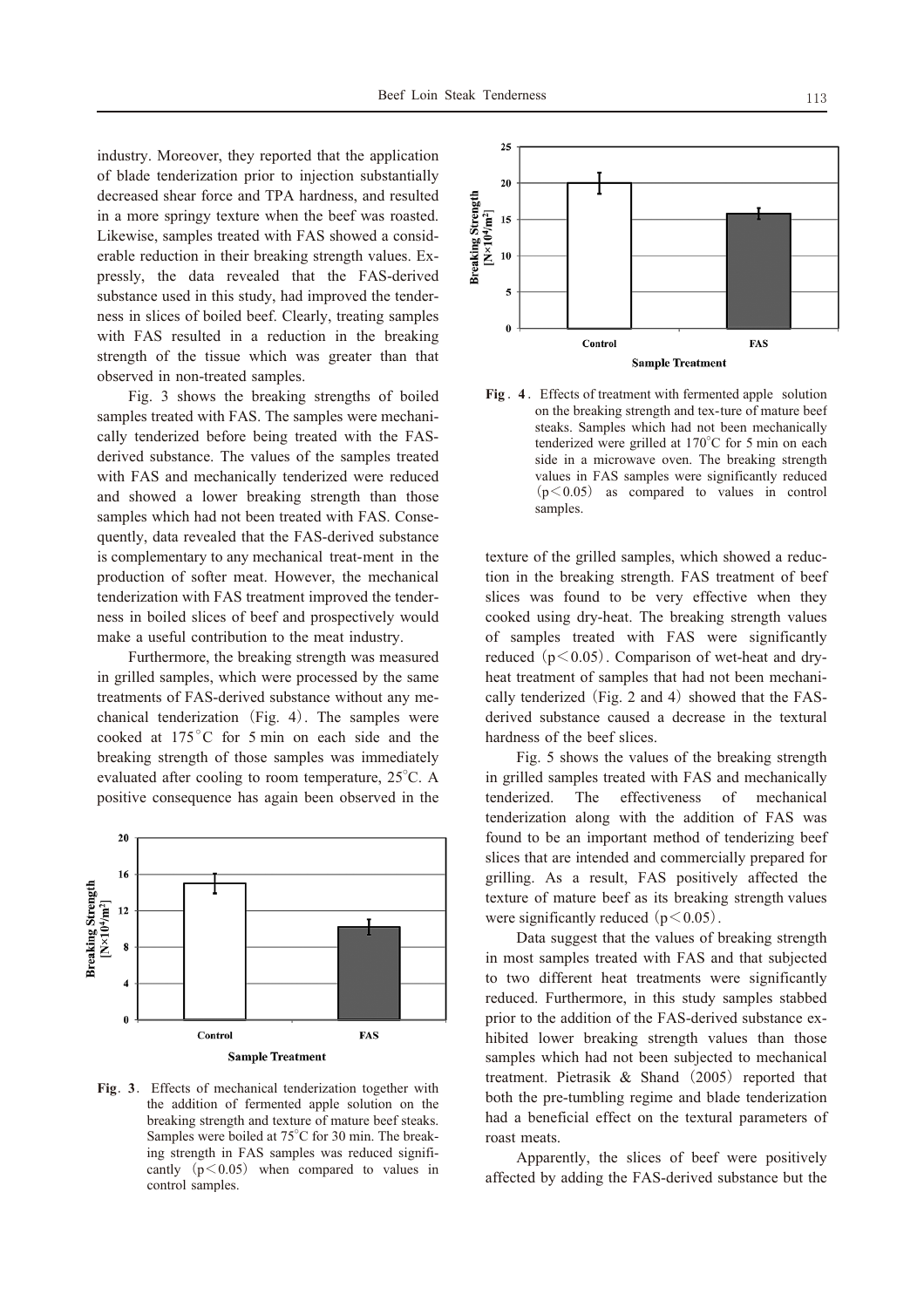

Fig. 5. Effects of mechanical tenderization along with addition of fermented apple solution on breaking strength and texture of mature beef steaks. Samples were grilled at  $170^{\circ}$ C for 5 min on each side in a microwave oven. The breaking strength values in FAS samples were significantly reduced  $(p<0.05)$ when compared to values in control samples.

improvement in the tenderness differed only slightly between samples that were subjected to the two heat treatments. The reasons for this slight difference in texture between samples subjected to the two different heat treatments are as yet unknown. However it can be concluded that the sensitivity of the muscle protein to different types of heat almost certainly plays a part in this phenomenon. Since proteins are less stable in a hot medium, one of the major problems in protein chemistry is the elucidation of a method for maintaining the stability of proteins under conditions of varying temperature and pressure. The actual mechanism of any change occurring during heat and/or pressure treatment is as yet undefined, and it is therefore quite difficult to control the heat-stability of proteins. In a study conducted by Rusman et al. (2007) it was found that pressure-heat treatment of up to 200 MPa breaks down the myofibrillar components of the muscle and thus reduces the toughness of the meat but this treatment has little or no effect on the toughness of the connective tissue, because the myofibrillar protein is more sensitive than connective tissue to the effects of pressure.

In the present study, there are two possible mechanisms which could account for the effect of FAS on the tenderization of beef. The first and most likely mechanism is that FAS contains certain enzymes that catalyze the tenderization process. Therefore, we hypothesize that there are certain enzymes present in FAS which can potentially catalyze the connective tissue and/or reduce the force tension in the myofibrillar proteins. Enzymatic proteolytic processes may impact on the myofibrillar structures and induce a considerable decrease in the breaking strength of the beef slices. More likely, we suggest that apples contain several enzymes that contribute to beef tenderness (such as papain in papaya).

As apple is a rich source of many nutrients, those nutrients appear to be retained and also improved in the fermented fruit. Villas-Boâs et al. (2003) reported that using various lignocellulose substrates containing low levels of free sugars, previous work has shown that after fermentation with filamentous fungi or yeasts there was an increase in protein content of between 10 and 53  $\%$ . The high protein enrichment obtained after apple pomace fermentation probably resulted from the chemical characteristics of the pomace which has high sugar content (Villas-Boâs et al. 2003). As fermented apple provides considerable amount of proteins that exist by the act of some microorganisms used the accumulated apple sugar during fermentation process : there is a high availability of enzymes in such fermented materials. Yang et al. (2007) reported that the microorganisms utilize carbohydrates and thereby the proteins are concentrated and since microbes are proteins in nature, ultimately increases the protein content of the product after fermentation. Most likely, extracts of apples may act as enzymatic marinades, which work by breaking down the muscle fiber and connective tissue (muscle protein). These enzymes may provide evidence of the mechanisms responsible for reduc-ing meat hardness.

As many researchers reported that fruits have plenty of enzymes under fresh conditions, we also think that fermented apple solution may be capable in providing such enzymes. Fermented apples could potentially be used as protein supplements (Villas-Boâs et al. 2003). Many people consider that extracts of ginger (Naveena & Mendirtta, 2004), kiwi, papaya (Ashie *et al.* 2002), raw pineapple, honeydew and figs all contain protein enzymes (proteases) which may efficiently catalyze the breakdown of proteins if the meat is marinated for an adequate period of time (for few hours or ever for 1 or 2 days). Throughout the world, acid bases including vinegar, wine, citrus juice and tomatoes, are used commercially in many restaurants for the tenderization of meat. Aktas & Kaya (2001) reported that intramuscular connective tissue and sensory properties of beef are influenced as the beef marinated in weak organic acids and salts. Most probably, the bonds between protein bundles in the meat break down and the proteins unwind when meats are exposed to an acidic marinade.

The second probability is that FAS contains some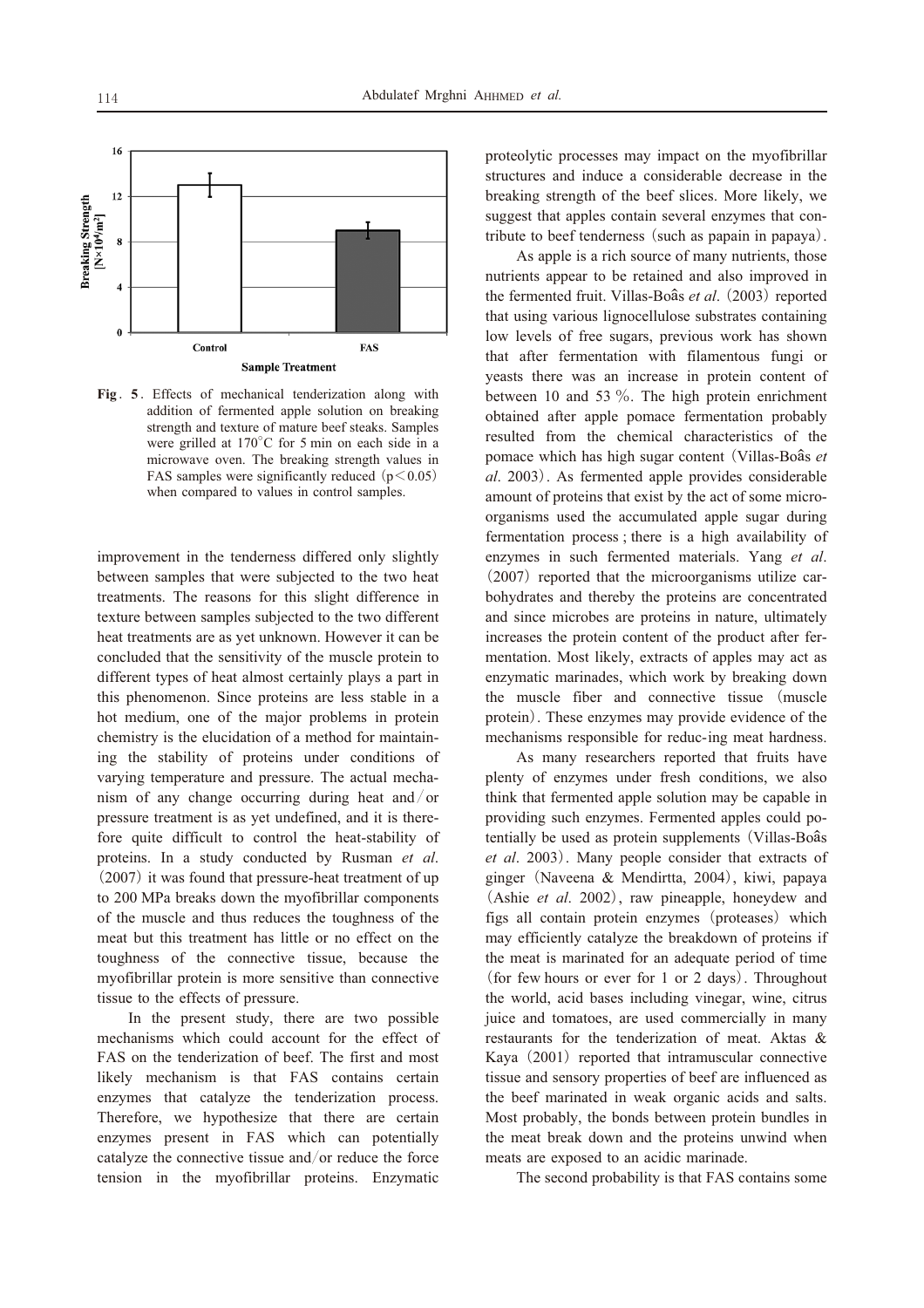chemical structures that contribute to meat softening, for example alkaline compounds that breach the tight bonds in connective tissues. Thomson & Dobbie (1997) reported that samples treated with sodium chloride for 1 day were significantly tenderer than the controls. Data suggest that FAS would principally reduce the links in myofibrillar proteins and collagen as these are the proteins most responsible for the toughness of animal muscle. Xiong (1997) reported that it is well known that myofibrillar proteins play the most critical role during meat processing because they are responsible for the cohesive structure and firm texture of meat products. The lack of information regarding the effectiveness of FAS on meat proteins makes it difficult to establish it as a softening substance. More studies are necessary to fully understand the role of FAS as a tenderization additive for beef. In many countries, mature beef is considered, in some cases, to be an undesirable meat. Consequently, this study purposes to address the application of these studies to meat production may result in the conversion of tough meat into a consumer-acceptable product in the future.

## **Effects of vacuum packaging**

The second major concern in the current study was the use of vacuum packaging which reduces connecting forces between proteins in beef steak. In a comparison between the untreated samples and samples processed with FAS and vacuum packed, the breaking strength of the treated samples was drastically reduced (Fig. 6). The values of breaking strength in samples that had been marinated for one day in FAS were extremely reduced  $(p<0.05)$ . Breaking strength values in samples marinated in FAS under vacuum pack conditions showed a significant reduction  $(p<0.01)$  when compared to the values in control samples. Data suggests that the vacuum packaging provides the opportunity for FAS to penetrate into the meat tissues, so that the enzymes and functional elements present in FAS are able to break down the beef proteins. As mentioned previously, FAS was found to be an effective substance for softening meat possibly because of its chemical composition which includes enzymes, proteases or other components such as alkaline moieties. To date, there are two substances used for tenderizing meat, the most popular is bromelain (one of two extracted protease enzymes) which originates from pineapples, and papain which is derived from the leaves of the papaya plant. These are known as proteolytic enzymes because they break down meat protein.



Fig. 6. Effects of mechanical tenderization, the addition of fermented apple solution and vacuum packaging on the breaking strength and texture of mature beef steaks. The samples were boiled at 75°C for 30 min. Values were extremely reduced in samples marinated for one day in FAS  $(p<0.05)$  and values in samples marinated in FAS under vacuum were also significantly condition reduced  $(p<0.01)$ .

It is very likely that alkaline components in apple play a vital role in the breakdown of myo-fibrillar proteins which leads to the consequent tenderization of beef. Aging meat in solutions which contain alkaline components perhaps plays an important role in meat tenderization, so that marinating samples in such solutions may prove to be an effective method for tenderizing meat.

As fruits including apple contain a considerable amount of calcium, one of the major hypotheses is that apples may increase the calcium content of meat, especially when beef slices are marinated in FAS for a reasonable period of time. It is well known that the calcium in fruits, particularly apples, is responsible for preserving the quality of the fruit during postharvest processes, such as ripening. Ian  $(2001)$  reported that calcium plays a role in the prevention of specific disorders such as bitter pit and also contributes to the general quality of the fruit including the degree of firmness of the flesh. By extrapolation of these results we propose that the high concentration of calcium in apples also contributes to its properties in tenderizing beef steak. Ian (2001) also reported on several available methods to ensure that adequate calcium levels are achieved in mature apple fruit, such as the use of both pre-harvest sprays and postharvest dip and drench treatments. These will increase the calcium concentrations in the fruit flesh by, in some cases, up to 30  $\%$ . In addition, the content of three important minerals, calcium  $(Ca)$ , phosphate  $(P)$  and potassium (K) also become more concentrated in fermented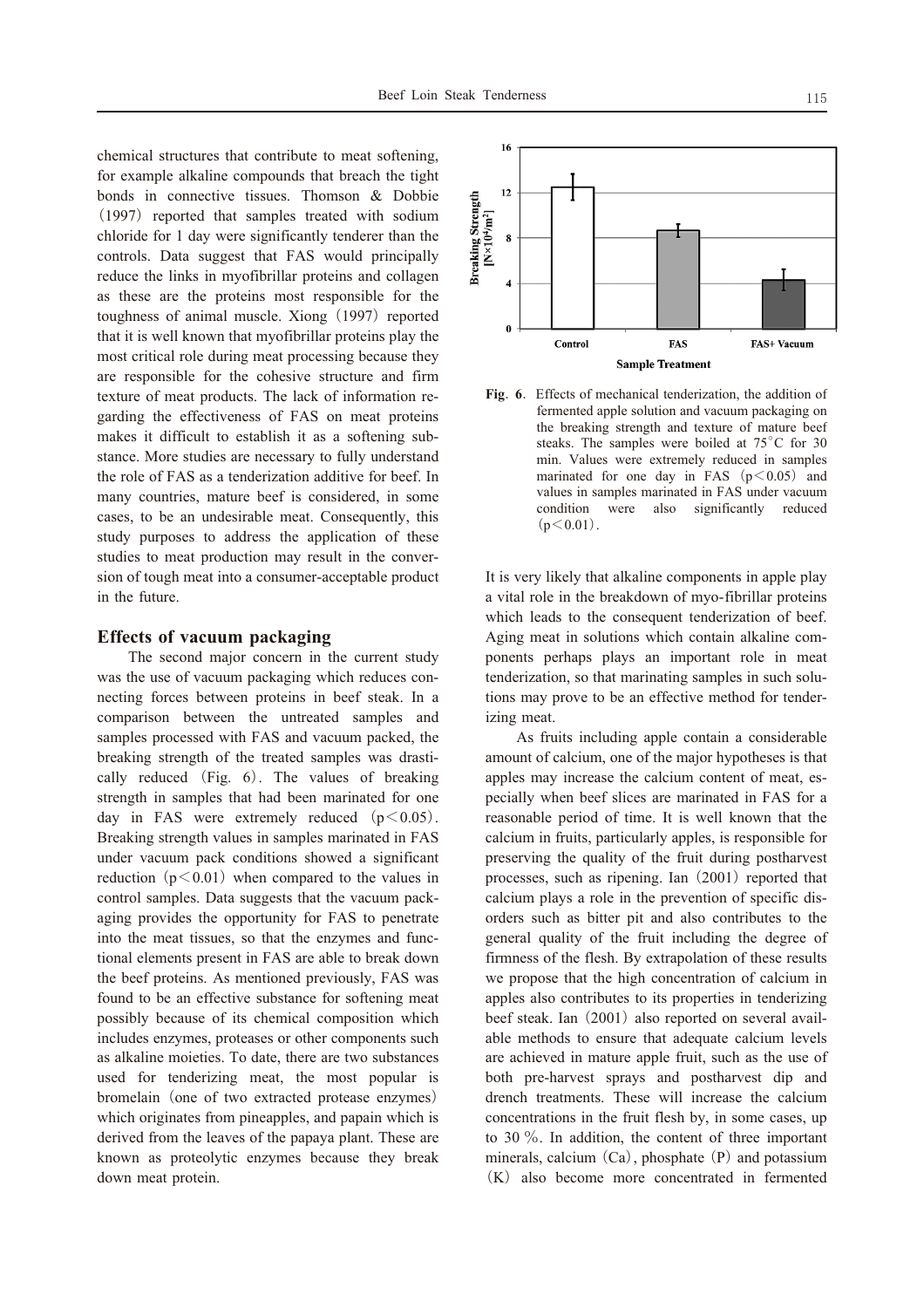apple substrate. These minerals increased by 20, 30 and 23 % (w/w), respectively (Villas-Boâs et al. 2003). Calcium chloride treatment may improve the quality and consistency of meat in hot-boned bull beef (Thomson & Dobbie, 1997). Many studies have proved that calcium has the potential to reduce the toughness of meat; Gerelt et al. (2005) concluded that treatment with 150 mM calcium chloride after osmotic dehydration was sufficient to introduce calcium ions into the meat. In the presence of sufficient calcium, autolysis of calpains and proteolytic degradation of calpastatin which eventually led to a decrease in the rate of calpain and calpastatin activities, clearly seemed to be related to a reduction in the toughness of meat. M-calpain activation was found to be related to an im-provement in meat tenderness (Gerelt et al. 2005). Providing additional calcium to muscle has been shown to enhance post mortem proteolysis (Hanson et al. 2006). As we marinated the beef samples in FAS for a reasonable period of time, it seemed that steaks had been penetrated by calcium ions. Injection of wether lamb carcass with CaCl2 accelerated the post mortem tenderization process (Polidori et al. 2000). Another study conducted by Thomson & Dobbie  $(1997)$ , provided evidence that calcium chloride treatment pre-rigor increased and post-rigor tended to decrease the shear-force in meat samples. Gerelt et al. (2002) concluded that dipping meat in 150 mM calcium chloride solution after dehydration will improve meat tenderness without any detrimental effects on the palatability and other quality traits. Consequently, in the present study, the calcium present in FAS may have penetrated the meat slices during the course of vacuum packaging and thus improved the tenderness of the beef slices making them less hard. As the beef steaks absorbed a reasonable amount of FAS solution which contains calcium ions, this would then increase the activity of the calcium-dependent enzymes. Therefore after a suitable period of time the myofibrillar proteins would be broken down by the activated calcium-dependant enzymes leading to the tenderization of the meat.

Pressure may also play a role in meat tenderization. Probably the pressure that was produced during the vacuum packaging process played a significant role in tenderizing the meat. Rusman et al.  $(2007)$  noted that a combination of high-pressure and heat treatment seems to be effective for tenderizing tough meat. Meat tenderness is determined by the amount and solubility of the connective tissue, sarcomere shortening during rigor development, and

postmortem proteolysis of myofibrillar and myofibrillar-associated proteins (Koohmarie  $\&$ Geesink. 2006). It has been established that any hydrostatic pressure would definitely damage the architectural fibers in a muscle by stressing the essential connective tissues. Therefore, increasing the pressure is likely to produce more stress which increases the tenderness of the meat. As the texture parameters reflected a progressive softening in the meat (Huidobro) *et al.* 2003); in the meat industry the texture of tough meats is regarded as a very important characteristic which determines how the meat is marketed; consumers, particularly the elderly, consider the softest meat to be the most desirable. Results demonstrate that the major effect of increased hydrostatic pressure on muscle fibers which results in tension potentiation, is the com-plete and effective tenderization of meat during processing and it has been shown that the degree of tenderness improves as the pressure continues. This process is an important technique now used in meat industry and the results obtained from vacuum-packed samples treated with FAS would further contribute to the tenderization of mature cow's meat.

### **Moisture** loss

The change in weight of the samples after any heat treatment is thought to be due to water loss. In the current study, we investigated the moisture loss from beef slices cooked using two different methods, dryheat and wet-heat treatment. These slices were also treated with FAS as described previously. The WRC, expressed as a percentage of the expelled water, increased in heifer meat (Huidobro et al. 2003). The potential effect of the FAS substance on the moisture loss and/or its effect on the final weight of the beef slices were also investigated. Control samples also lost water after wet- and dry-heat treatments. The cooking yield was improved by FAS treatment when compared with that of the control samples. Naveena & Mendirtta (2004) also reported that treating buffalo meat with ginger extract improved the cooking yield. Generally salt increases the water retention of meat, but Thomson  $\&$  Dobbie (1997) also noted that sodium chloride had no effect on cooking yield of 24 or 48 hours post slaughter. We also reported in a previous publication (Ahhmed et al. 2007) that the purpose of adding NaCl to chicken and beef sausages was to increase the ability of meat to retain water during cooking. However, in the present study, samples treated with FAS appeared to maintain a satisfactory proportion of their weight (data not shown) which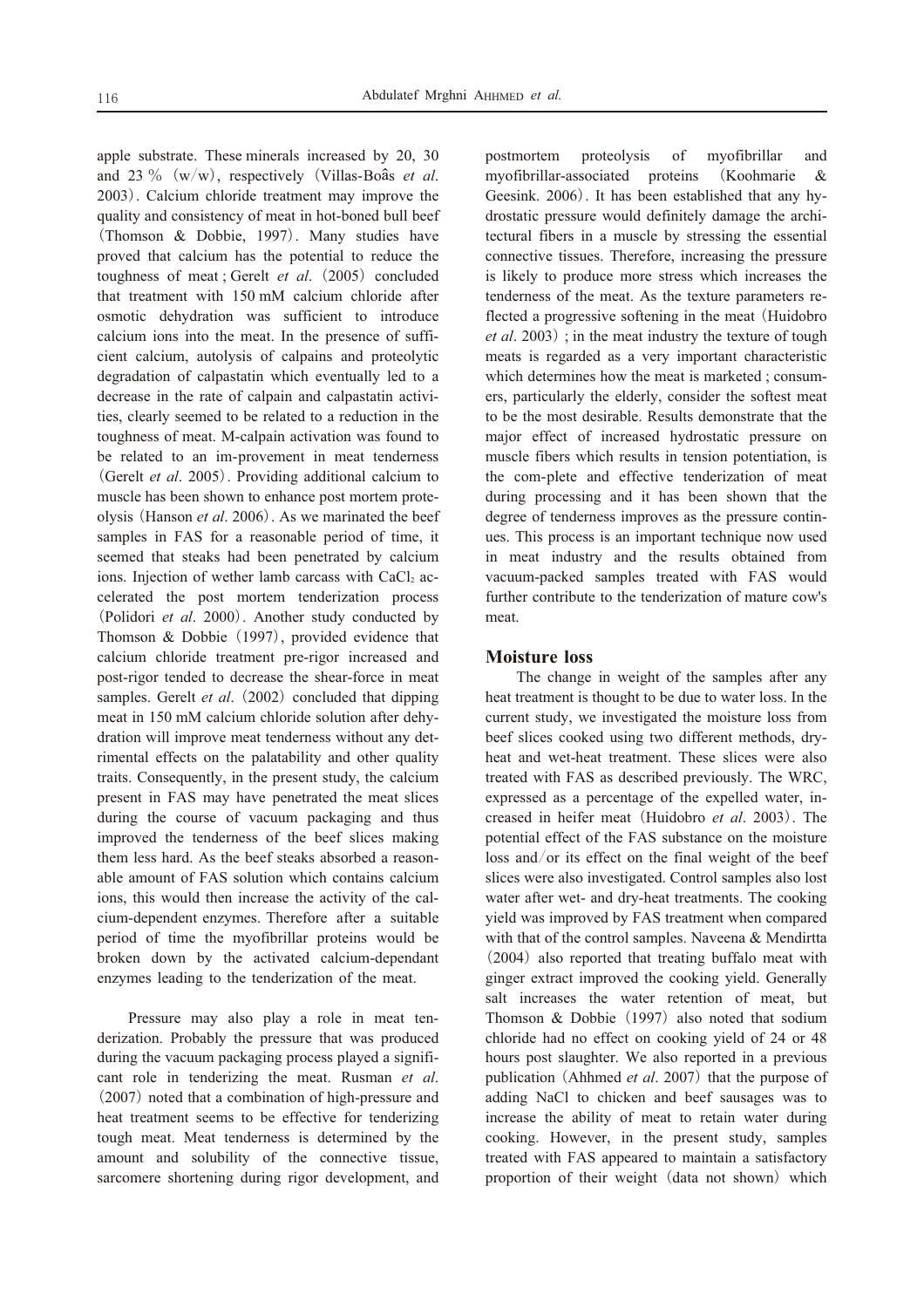may related to the calcium content of the FAS. Wheeler et al. (1991) found that calcium chloride treatment of semi-membranous muscle had no effect on cooking losses.

Moreover, the water released during cooking indicates that some interactions have taken place in beef slices which were marinated with the FAS. Considerable amounts of carotenoids are found in fruits and they are known to attach to a high number of carbon and oxygen atoms. These compounds in particular may facilitate the induction of certain interactions to in the meat proteins, possibly because the proteins have sufficient time to interact with these compounds during the marinating process, which will therefore, aid water retention in the meat. The combination of tenderization with pre- and post-injection tumbling may provide a useful means of improving both textural and water-binding properties (Pietrasik & Shand, 2005). The pH also found to influence the retention of moisture in beef slices. In this study a high pH was found to keep the moisture content of the meat high, as the pH of the FAS was about 9.0. We clearly detected that the WRC is good in samples treated with FAS, since it had a high pH. This concurs with the findings of a previous study conducted by Qiao et al.  $(2001)$  who found that a higher pH was generally associated with higher moisture content in the meat. The lower percentage of moisture observed in the gel from post-rigor muscle might be related to the complex influences of the lower pH of muscle, leading to shrinkage and fragmentation of myofibrils and a higher protein content in surimi-like pork (SLP) (Kang et al . 2007). Hence, in addition to any reaction that occurred during the marinating of beef slices in the FAS substance, the heat treatments also release moisture from meat tissue due to protein shrinkage, and it is therefore suggested that by comparison with control samples, treatment with FAS prevents water loss during cooking.

#### **Sensory evaluation**

Each of the samples was also subjected to sensory trait tests. A total of 15 participants of different ages were engaged in this test. Each panelist received a score sheet which was designed according to the Gerelt et al. (2002) method. Panelists were asked to mark their preference score in terms of flavor and taste. Seven-point scales ranging from -3 to  $+3$ : very poor (unacceptable product), fairly poor, slightly poor, average, and a slightly above average, fairly good and excellent (most acceptable product) were used for the evaluation. The participants reported that

the taste of the samples treated with FAS was influenced by the inherent flavor of the additive. The participants voted positively for the taste of samples treated with FAS and found the taste is extremely good. Furthermore, FAS-treated meat would be preferred by many consumers as is borne out by the results of the organoleptic evaluation (data not shown). In terms of flavor, the palatability of samples treated with FAS was found to be acceptable. Panelists suggested that the use of mechanical tenderization and FAS substance had affected the taste of mature beef; however the effect was positive rather than negative. This was probably because the apertures made by the tenderizer in the flesh of the steaks retained a small volume of these solutions which may have been responsible for the prepotent flavors. We consider this phenomenon to be an advantage rather than disadvantage although it did slightly change the original taste of the meat. Therefore, the decision as to whether this substance should be used by the meat industry is largely dependent on whether the consumer detects a change in the original flavor of the meat.

#### **Conclusions**

This research was designed to evaluate the ability of fruit-derived substances to soften the texture of mature beef. From the point of view of quality mechanically stabbing beef slices before adding the tenderizing agent enhances the process of beef steak tenderization. As a result, the breaking strength of boiled and grilled samples was significantly reduced. Using either of the cooking methods together with mechanical tenderization treatment with FAS increased the tenderness of mature beef steaks, reducing the tension force of muscle protein. These findings may partially contribute to a reduction in the toughness of meat. Loin steaks of beef treated with FAS retained water much more efficiently than control samples. The taste of the samples treated FAS was slightly influenced by the taste of apples, and in some cases made them more palatable to the participants in this study. treatments Consecutive using mechanical tenderization and the FAS substance along with vacuum packaging was found to be a very effective technique for softening beef. The vacuum packed samples had the lowest values of breaking strength, which was found to be 60  $\%$  less than the breaking strength in the control samples.

In conclusion, this study provides evidence that treating slices of mature beef with FAS may prove to be a useful technique for meat tenderization which could be utilized by the meat industry. It also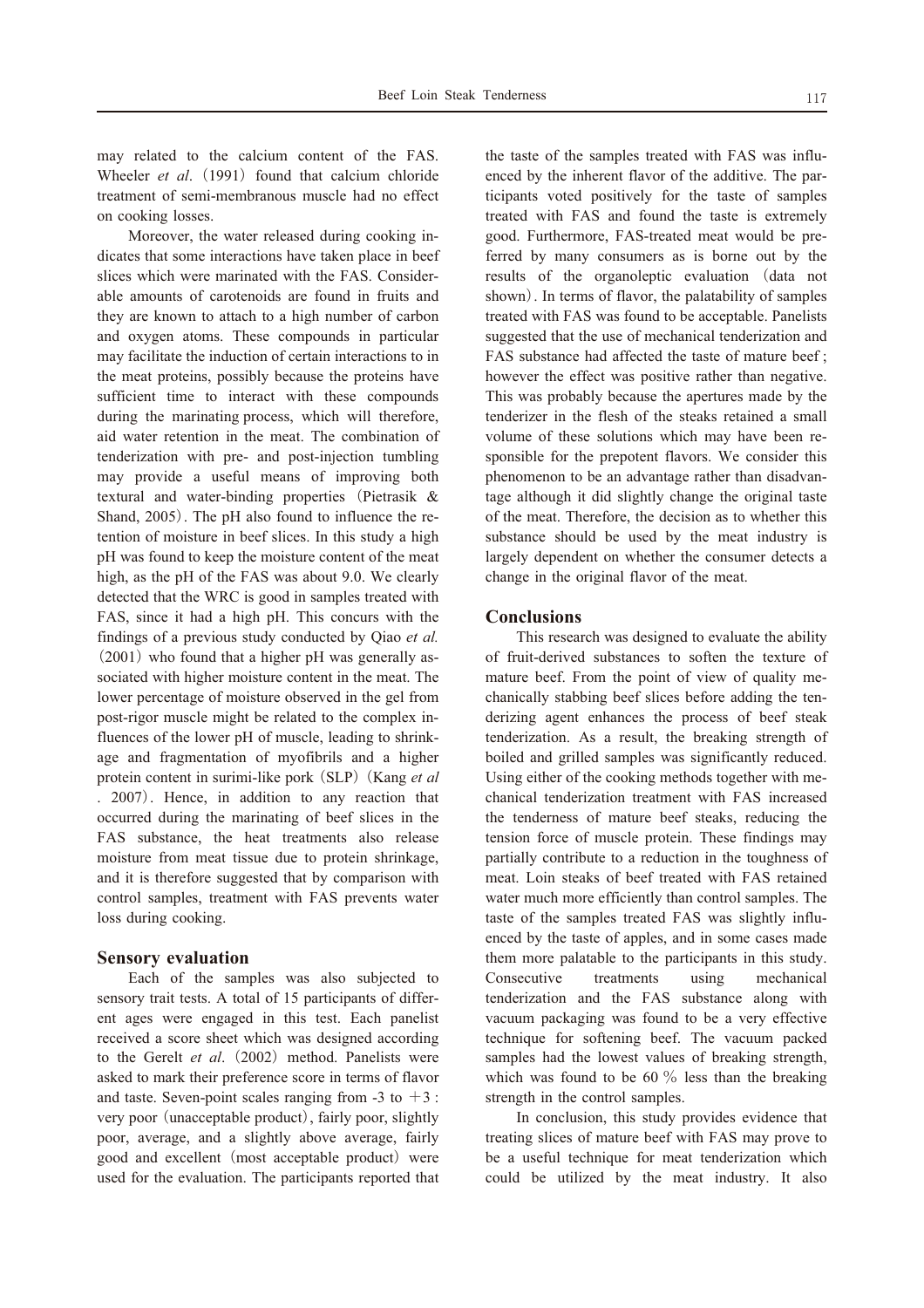emphasizes the advantages of using plant-derived substances together with mechanical tenderization to produce meat with an acceptable level of tenderness from mature beef that would otherwise be considered inedible by consumers because of its tough-ness.

#### Acknowledgements

We would like to express our sincere thanks to Kumamoto Flour Milling Company and Miyazaki Okazaki Shokuhin Company for their valuable assistance in providing us with the necessary materials for this research.

#### **References**

- Ahhmed, M. A., S. Kawahara, T. Soeda, M. Muguruma (2005) The improvement of gel strength of sausages prepared from three types of meat with microbial transglutaminase. In Proceeding of the 51<sup>st</sup> International Congress of Meat Science and Technology, pp. 54, 07-12 August, 2005. Baltimore, Maryland, USA.
- Ahhmed, A. M., N. Matsumoto, S. Kawahara, K. Ohta, R. Kuroda, T. Okayama, K. Nakade, M. Numata, T. Nakamura, M. Muguruma (2006) Effects of various treatments on the texture softening of post-breeding mature cow's meat. In Proceeding of the  $52<sup>nd</sup>$  International Congress of Meat Science and Technology, pp. 431-432. 13-18 August, 2006. Dublin, Ireland.
- Ahhmed, A. M., S. Kawahara, K. Ohta, K. Nakade, T. Soeda, M. Muguruma (2007) Differentiation in improvements of gel strength in chicken and beef sausages induced by transglutaminase. Meat Sci. 76, 455-462.
- Aktas, N., M. Kaya (2001) The influence of marinating with weak organic acids and salts on the intramuscular connective tissue and sensory properties of beef. Eur. Food Res. Tech. 213, 88-94.
- AMSA (2001) Meat evaluation handbook 1<sup>st</sup> edn. Savoy, Illinois, USA.
- Ashie, A. N. I., T. L. Sorensen P. M. Nielsen (2002) Effects of papain and microbial enzyme on meat properties and beef tenderness. J. Food Sci. 67, 2138-2142.
- Ian, F (2001) Calcium in apple fruit. In *Proceedings* of 2001 Washington Tree Fruit Postharvest Conference, March 13-14, 2001, pp. 1-4, Wanatchee, WA, USA.
- Gerelt, B., I Y. keuchi, T. Nishiumi, A. Suzuki (2002) Meat tenderization by calcium chloride after osmotic dehydration. Meat Sci. 60, 237-244.
- Gerelt, B., H. Rusman, T. Nishiumi, A. Suzuki (2005)

Changes in calpain and calpastatin activities of osmotically dehydrated bovine muscle during storage after treatment with calcium. Meat Sci. 70,  $55-61.$ 

- Hanson, D. J., C. R. Calkins, J. Horton (2006) The effects of preharvest calcium loading on tenderness of beef longissimus, supraspinatus and semitendinosus muscle. J. Muscle Foods. 17, 155-164.
- Hopkins, L. D. (2004) Tenderizing mechanisms/mechanical. In: Encyclopedia of Meat Science, (W. Jensen, C. Devine and M. Dikeman, eds.) Vol. 3, pp. 1355-1369, Elsevier Ltd., Oxford.
- Huidobro, F. R., E. Miguel, E. Onega, B. Blazquez (2003) Changes in meat quality characteristics of bovine meat during the first 6 days post mortem. Meat Sci. 65, 1439-1446.
- Kang, G. H., H. S. Yang, J. Y. Jeong, S. H. Moon, S. J. Hur, G. B. Park, S. T. Joo (2007) Gel color and texture of suriumi-like pork from muscles at different rigor states post-mortem. Asian-Aust. J. Anim. Sci. 20, 1127-1134.
- Koohmaraie, M. & G. H. Geesink (2006) Contribution of postmortem muscle biochemistry to the delivery of consistent meat quality with particular focus on the calpain system. Meat Sci. 74, 34-43.
- Lawrence, R. W., J. Doyle, R. Eliton, I. Loxton, P. J. Mcmeniman, W. B. Norton, J. D. Reid, W. R. Tume  $(2006)$  The efficacy of vitamin  $D_3$  metabolite for improving the myofibrillar tenderness of meat from Bos indicus cattle. Meat Sci. 72, 69-78.
- Lepetit, J. (2007) A theoretical approach of the relationships between collagen content, collagen crosslinks and meat tenderness. Meat Sci. 76, 147-159.
- Liu, M. N., B. M. Solomon, B. Vinyard, A. J. Callahan, R. J. Patel, L. R. West, C. C. Chase (2006) Use of hydrodynamic pressure processing and blade tenderization to tenderize top round from Brahman cattle. J. Mus. Foods 17, 79-91.
- Morgan, J. B., J. W. Savell, D. S. Hale, R. K. Miller, D. B. Griffin, H. R. Cross, S. D. Shackelford (1991) National beef tenderness survey. J. Anim. Sci. 69, 3274-3283.
- Muguruma, M., A. M. Ahhmed, Y. Namba, S. Kawahara, K. Ohta, H. Tanabe, R. Kuroda, K. Nakade, M. Numata, T. Nakamura (2006) Development of a new soft chicken loaf particularly for elderly persons and infants. In proceeding of the  $52<sup>nd</sup>$ International Congress of Meat Science and Technology. pp. 539-540. 13-18 August, 2006. Dublin, Ireland.
- NCA. (1994) National Beef Tenderness Conf. Natl.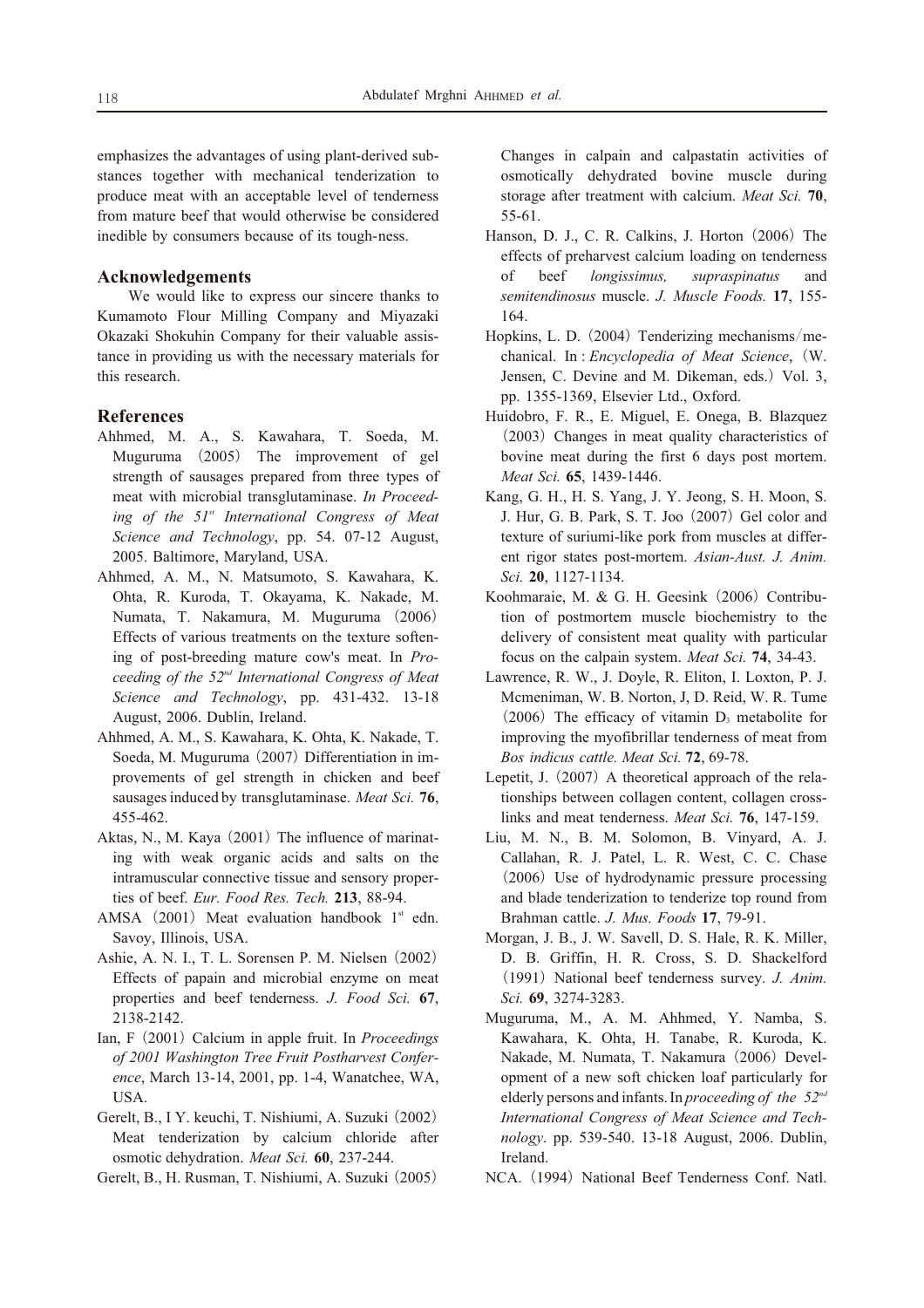Cattlemen's Assoc. Englewood, Co.

- Naveena, B. M. & S. K. Mendiratta (2004) The tenderization of buffalo meat using ginger extract. J. Mus. Foods 15, 235-244.
- Obuz, E., E. M. Dikman, P. J. Grobbel, W. J. Stephens, M. T. Loughin (2004) Beef *longissimus* lumborum, biceps femoris, and deep pectroralis Warner-Bratzler shear force is affected differently by endpoint temperature, cooking method, and USDA quality grade. Meat Sci. 68, 243-248.
- Pietrasik, Z. & J. P. Shand (2004) Effects of blade tenderization and tumbling time on the processing characteristics and tenderness of injected cooked roast beef. Meat Sci. 66, 871-879.
- Pietrasik, Z. & J. P. Shand (2005) Effects of mechanical treatments and moisture enhancement of the processing characteristics and tenderness of beef semimembranosus roasts. Meat Sci. 71, 498-505.
- Poliodori, P., M. Trabalza MarinuccI, F. Fantuz, C. RenierI, F. Polidori (2000) Tenderization of wether lambs meat through pre-rigor infusion of calcium ions. Meat Sci. 55, 197-200.
- Qiao, M., D. L. Fletcher, D. P. Smith, J. K. Northcutt (2001) The effects of broiler breast meat color on pH, moisture, water-holding capac-ity and emulsifications capacity. Poultry Sci. 80, 676-680.
- Rusman, H., B. Gerelt, S. Yamamoto, T. Nishiumi, A. Suzuki (2007) Combined effects of high pressure and heat on shear value and histological characteristics of bovine skeletal muscle. Asian-Aust. J. Anim. Sci. 20, 994-1001.
- Savell, J. W., H. R. Cross, J. J. Francis, J. W. Wise, D. S. Hale, D. L. Wilkes, G. S. Smith (1989) National consumer retail beef study: Interaction of trim level, price and grade on consumer acceptance of beef steaks and roasts. J. Food Qual. 12, 251-274.
- Smith, G. C., W. J. Savell, R. P. Clayton, T. G. Field, D. B. Griffin, D. S. Hale, M. F. Miller, T. H. Montogomery, J. B. Morgan, J. D. Tatum (1992) The final report of the national beef quality audit. Colorado St. Univ. Ft. Collins, CO; and Texas A & M Univ. College Station, TX.
- Thomson, B. C. & P. M. Dobbie (1997) The effect of calcium chloride treatment on share force and weight loss in *gluteus* medius and *longissimus* muscles from pasture fed bulls. New Zealand J. Agric. Res. 40, 507-512.
- Villas-Boas, S. G., E. Esposito, M. M. Mendonca (2003) Bioconversion of apple pomace into nutritionally enriched substrate by Candida utilis and pleurotus ostreatus. World J. Micro. Biotech. 19, 416-467.
- Wheeler, T. L., M. Koohmaraie, J. D. Crouse (1991) Effects of calcium Chloride injection time, injection level and concentration of calcium chloride on beef quality traits. J. Anim. Sci. 71, 2965-2974.
- Xiong, Y. L. (1997) Structure-function relationships of muscle proteins. In Food proteins and their applications, (S. Damodaran and A. Paraf, eds.), pp. 341-392. Marcel Dekker Inc., New York:
- Yang, Y. X., Y. G. Kim, J. D. Lohakare, J. H. Lee, M. S. Kwon, J. I. Park, J. Y. Choi, B. J. Chae (2007) Comparative Efficacy of different soy protein sources on growth performance, nutrient digestibility and intestinal morphology in weaned pigs. Asian-Aust. J. Anim. Sci. 20, 775-783.